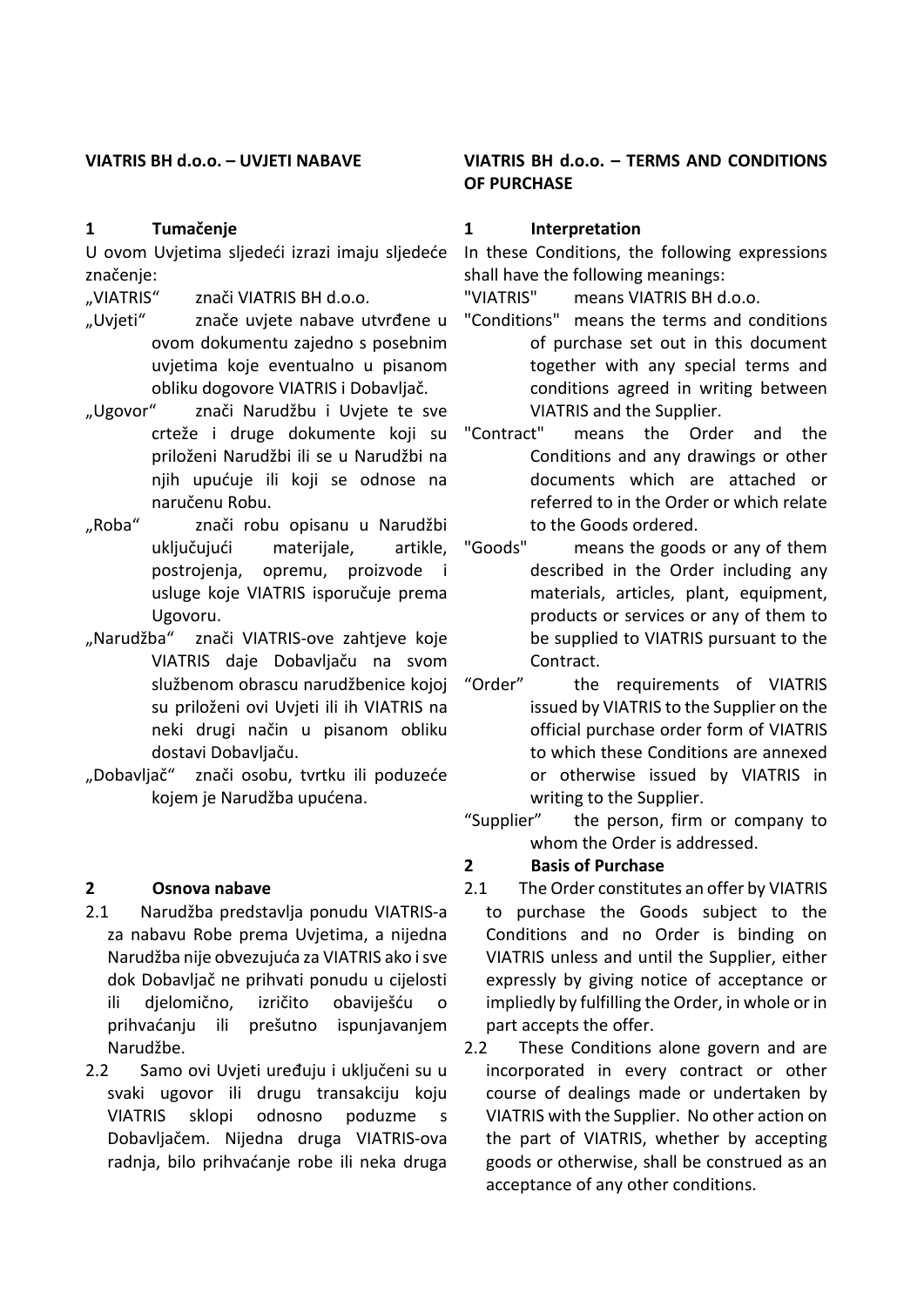radnja, neće se smatrati prihvaćanjem nekih drugih uvjeta.

## **3 Postupak naručivanja i Narudžbe**

- 3.1 VIATRIS može davati Narudžbe za svoje zahtjeve za Robom u pisanom obliku na svom službenom obrascu narudžbenice. VIATRIS može povremeno promijeniti datum i mjesto isporuke pisanom obaviješću Dobavljaču. Dobavljač ne smije bez prethodne pisane suglasnosti VIATRIS-a raditi nikakve promjene u boji, specifikaciji, dizajnu ili sastavu Robe koja je već naručena.
- 3.2 Dobavljač mora odmah obavijestiti VIATRIS ako zna ili vjeruje da neće moći ili ako vjerojatno neće moći isporučiti svu Robu do datuma naznačenog u Narudžbi, te VIATRIS ima pravo otkazati Narudžbu bez odgovornosti i ne dovodeći u pitanje bilo koje drugo pravo ili protusredstvo.

# **4 Isporuke**

- 4.1 Sva Roba mora se isporučiti po paritetu "vozarina i osiguranje plaćeni do" (prema definiciji tog pariteta u Incoterms, izdanje 2010.) adrese koja je navedena u Narudžbi ili koju je VIATRIS na neki drugi način priopćio ("Adresa isporuke"), osim ako neka odredba ovih Uvjeta izričito predviđa drukčije ili su se Ugovorne strane pismeno dogovorile drukčije. Sve cijene, osim ako je navedeno drukčije, uključuju pakiranje, sanduke, ambalažu i isporuku.
- 4.2 Rizik za Robu koju je VIATRIS naručio snosi Dobavljač dok se ne isporuči na Adresu isporuke, osim ako su Ugovorne strane pismeno dogovorile drukčije.
- 4.3 Dobavljač mora izvršiti isporuku tijekom VIATRIS-ovog uobičajenog radnog vremena (između 9 i 17 sati od ponedjeljka do petka) ili kako VIATRIS zatraži. VIATRIS ne prihvaća odgovornost za Robu koja se isporuči izvan tog vremena.

### **3 Ordering Procedure and Orders**

- 3.1 VIATRIS may place Orders for its requirements of Goods in writing on VIATRIS's official purchase order form. The date and place of delivery may be altered by VIATRIS from time to time by written notice to the Supplier. The Supplier must not make any changes whatsoever in the colour, specification, design or composition of the Goods once ordered without the prior written consent of VIATRIS.
- The Supplier must immediately inform VIATRIS if the Supplier knows or believes that it will not be, or is unlikely to be, able to deliver all or any of the Goods by the date required on the Order and VIATRIS is entitled to cancel any Order placed without liability and without prejudice to any other right or remedy.

### **4 Deliveries**

- 4.1 All Goods must be delivered Carriage and Insurance Paid (as that term is defined in Incoterms 2010 Edition) to the address stated on the Order or otherwise notified by VIATRIS ("Delivery Address"), except where any provision of these Conditions expressly provides otherwise or unless otherwise agreed in writing between the parties. All prices, unless otherwise stated, include packing, crates, packaging and delivery.
- 4.2 The Goods ordered by VIATRIS are at the Supplier's risk until delivered to the Delivery Address, unless otherwise agreed in writing between the parties.
- 4.3 Delivery must be made by the Supplier during VIATRIS's normal working hours (between 9 am and 5 pm Monday to Friday) or as requested by VIATRIS. VIATRIS accepts no responsibility for Goods delivered outside these times.
- 4.4 The title in the Goods passes to VIATRIS on proper delivery to the Delivery Address, whether or not VIATRIS has made payment in respect of them, unless payment of the Goods is made prior to delivery, in which case title passes to VIATRIS once payment has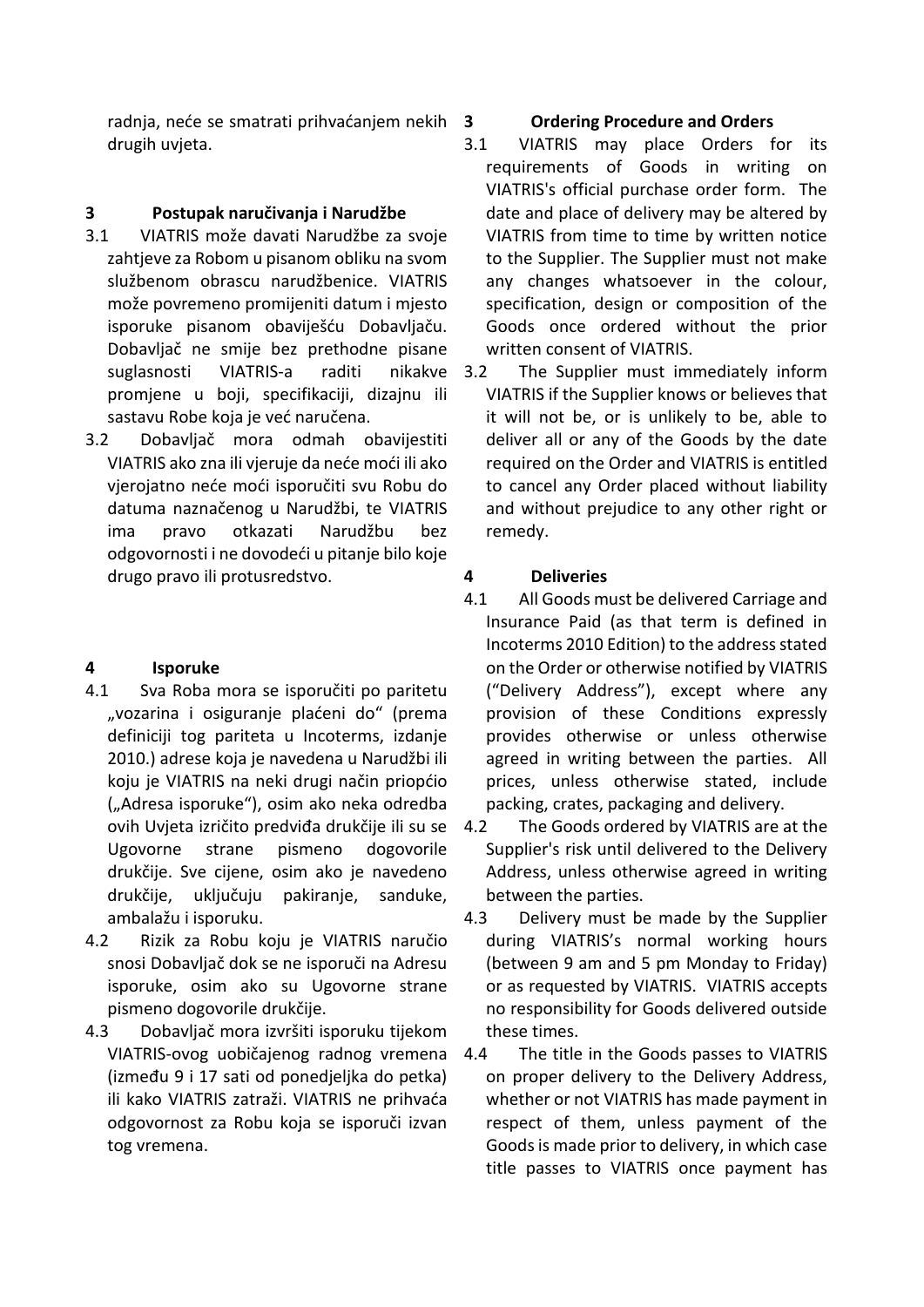- 4.4 Vlasništvo nad Robom prelazi na VIATRIS po ispravnoj isporuci na Adresu isporuke, bez obzira je li VIATRIS platio tu robu, osim ako je Roba plaćena prije isporuke, u kojem slučaju vlasništvo prelazi na VIATRIS čim se izvrši plaćanje, a Roba dodijeli Ugovoru. Dobavljač će obeštetiti VIATRIS u odnosu na sve zahtjeve trećih strana koji se odnose na vlasništvo nad robom.
- 4.5 Vrijeme je od suštinske važnosti. Svaka pošiljka Robe koju je VIATRIS naručio mora biti isporučena u cijelosti do roka koji je utvrdio VIATRIS. Rok isporuke je onaj koji je naveden u Narudžbi, odnosno, ako rok nije naveden, Dobavljač će od VIATRIS-a zatražiti podatak o roku isporuke, a VIATRIS će mu ga dati. Ako se neka Narudžba samo djelomično ispuni do dogovorenog roka, VIATRIS zadržava pravo, ne dovodeći u pitanje bilo koje drugo protusredstvo, da prihvati ili da odbije djelomično isporučenu Robu i da, u oba slučaja, poništi Narudžbu u odnosu na Robu koja nije isporučena na vrijeme i da razmjerno podesi cijenu.
- 4.6 Sva isporučena Roba mora biti popraćena otpremnicom ili tovarnim listom te listom pakiranja u kojima se navodi referentni broj Narudžbe (i eventualno broj odgovarajućeg dijela) i koji moraju biti istaknuti na vidljivom mjestu. Za VIATRIS-ovu izjavu danu po isporuci da pošiljka odgovara tovarnom listu neće se smatrati da znači njegovo prihvaćanje Robe.
- 4.7 VIATRIS ima pravo odbiti isporučenu Robu koja nije u skladu s Ugovorom u roku od 60 dana od kada postane svjestan nedostatka.
- 4.8 Dobavljač snosi rizik u pogledu sve odbijene Robe. VIATRIS ima pravo Dobavljaču naplatiti dnevnu naknadu za skladištenje za razdoblje do podizanja odbijene Robe.
- 4.9 Ako Dobavljač ne isporuči Robu koju je VIATRIS naručio u cijelosti ili djelomično ili je ne isporuči u dogovorenom roku, obvezan je VIATRIS-u u potpunosti nadoknaditi gubitak ili štetu koji se izravno ili neizravno mogu pripisati kašnjenju isporuke ili neisporuci,

been made and the Goods have been appropriated to the Contract. The Supplier will indemnify VIATRIS against any third party claims regarding title of goods.

- 4.5 Time is of the essence. Each consignment of Goods ordered by VIATRIS must be delivered in full by the due date stipulated by VIATRIS. The date for delivery is as specified in the Order or if no such date is specified, then the Supplier shall request a date for delivery from VIATRIS and VIATRIS will provide such date for delivery to the Supplier. If any Order is only partially fulfilled by the agreed date, then VIATRIS reserves the right, without prejudice to any other remedy, either to accept or reject the partially delivered Goods and, in either case, to cancel the Order in respect of those Goods which have not been delivered on time and to apportion the price accordingly.
- All Goods delivered must be accompanied by a dispatch note or a consignment note and a packing note quoting the Order reference number (and any relevant part number) which must be displayed prominently. Any indication by VIATRIS upon delivery that the consignment accords with the consignment note shall not be taken as indicating that VIATRIS has accepted the Goods.
- 4.7 VIATRIS is entitled to reject any Goods delivered which are not in accordance with the Contract within 60 days of the defect coming to its attention.
- 4.8 The Supplier bears the risk in respect of any rejected Goods. VIATRIS is entitled to charge the Supplier a daily storage charge for the period in which any rejected Goods remain uncollected.
- 4.9 If the Supplier fails to deliver the Goods ordered by VIATRIS in full or in part or to make delivery within the period specified, then the Supplier is liable to indemnify and reimburse VIATRIS fully for its loss or damage directly or indirectly attributable to the delay in delivery or failure to deliver, including (without limitation) any expenditure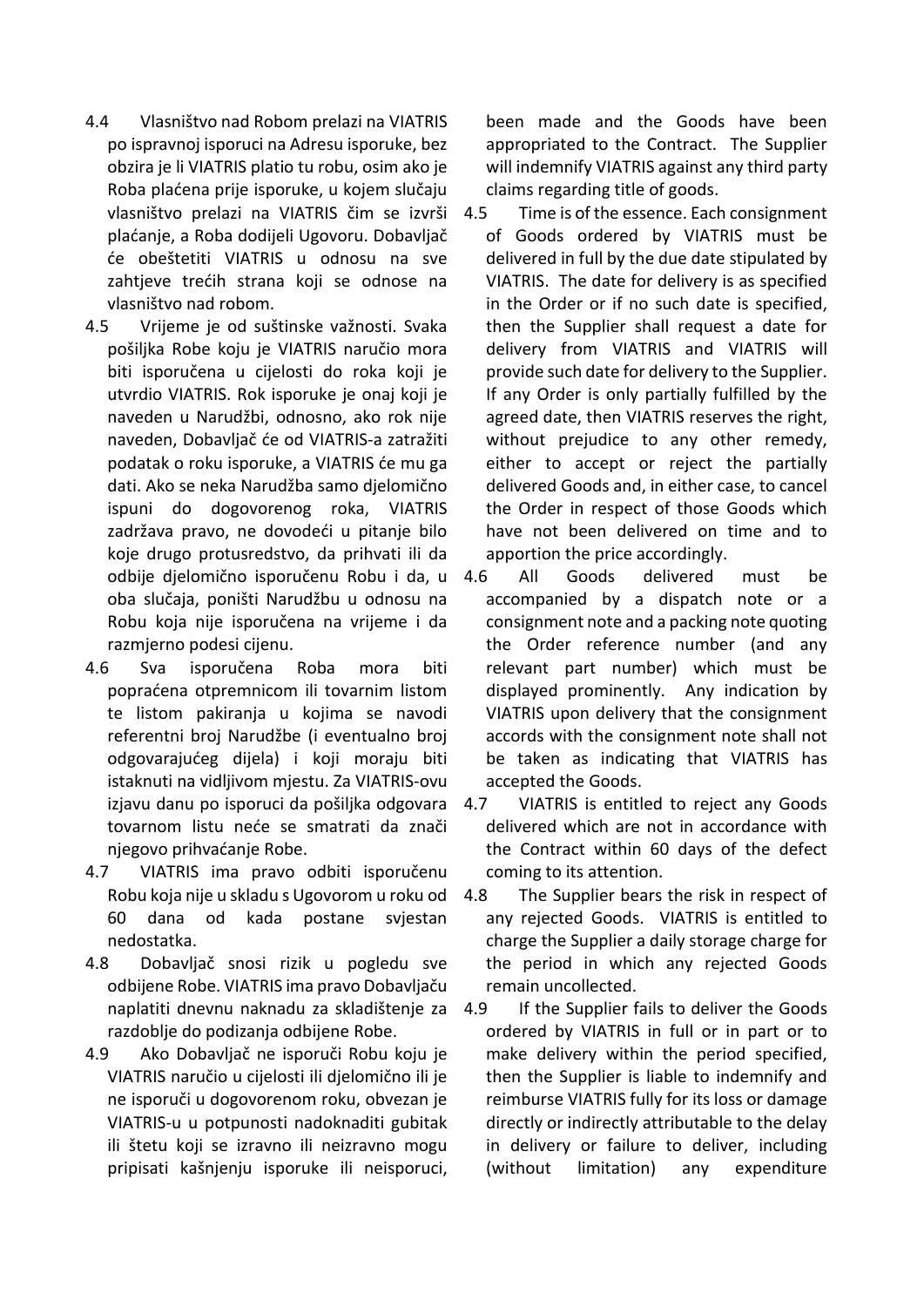uključujući (između ostalog) sve izdatke koje opravdano pretrpi VIATRIS, a koji se svakako mogu pripisati činjenici da Dobavljač nije isporučio Robu do dogovorenog roka.

### **5 Roba**

- 5.1 Dobavljač jamči, izjavljuje i obvezuje se VIATRIS-u da će isporučena Roba:
- (a)biti u skladu s Ugovorom i/ili svakom specifikacijom izdanom u vezi s njom u pogledu količine, kvalitete i opisa tijekom Dobavljačevog jamstvenog roka; ako je Robu (ili neke njezine komponente) proizveo proizvođač koji nije Dobavljač, VIATRIS prima na znanje da Dobavljač nije proizvođač te Robe (odnosno komponenti) i suglasan je da je sva takva Roba (odnosno komponente) pokrivena jamstvom: (i) u opsegu proizvođačevih izričitih jamstava Dobavljaču, koja će Dobavljač staviti na raspolaganje VIATRIS-u na njegov prvi zahtjev; ili (ii) u opsegu jamstva navedenog u Dobavljačevoj ponudi, ovisno koji je opseg veći: (i) ili (ii); u slučaju da VIATRIS Dobavljaču prijavi bilo kakvo neispunjavanje obveza prema proizvođačevom jamstvu, Dobavljač će poduzeti sve primjerene radnje u odnosu na proizvođača;
- (b)biti zadovoljavajuće kvalitete i prikladna za nudi i za koju se uobičajeno upotrebljava;
- izradi;
- (d)biti u skladu sa svim odnosnim zakonskim zahtjevima i uvjetima. Jamstva utvrđena u ovoj točki 5.1 ostat će na snazi bez obzira na prihvaćanje ili upotrebu Robe od strane VIATRIS-a. Nikakav Dobavljačev pokušaj da odbije bilo koje jamstvo, izričito ili implicirano, neće imati učinak i VIATRIS izričito odbija svaki takav pokušaj.
- 5.2 Ne dovodeći u pitanje bilo koje drugo protusredstvo, u slučaju da Roba ne bude

reasonably incurred by VIATRIS which is in any way attributable to the Supplier's failure to deliver the Goods on the due date.

### **5 The Goods**

- 5.1 The Supplier warrants, represents and undertakes to VIATRIS that the Goods delivered or supplied:
- (a)will comply with the Contract and/or any specifications issued in connection therewith in quantity, quality and description for the Supplier's warranty period; If the Goods are (or contain components) manufactured by a party other than Supplier, VIATRIS acknowledges that Supplier is not the manufacturer of such Goods (or components) and agrees that all such goods (or components) are warranted: (i) to the extent of the manufacturer's express warranties to Supplier, which Supplier shall provide to VIATRIS upon VIATRIS's first demand; or (ii) to the extent of the warranty stated in Supplier's quotation, whichever of (i) or (ii) is higher; In the event of any default reported by VIATRIS to Supplier under the manufacturer's warranty, Supplier shall take all appropriate actions against the manufacturer;
- (b)will be of satisfactory quality and fit for the purpose for which they are supplied and held out by the Supplier and for which they are commonly used;
- namjenu za koju je Dobavljač isporučuje i (c) will be free from defects in design, material and workmanship;
- (c) biti bez nedostataka u dizajnu, materijalu i (d)will conform with all relevant legal and statutory requirements.

The warranties set out in this article 5.1 will remain in force notwithstanding the acceptance or use by VIATRIS of the Goods. No attempt by Supplier to disclaim any warranty, express or implied, shall be effective, and every such attempt is expressly rejected by VIATRIS.

Without prejudice to any other remedy, in the event any Goods are not supplied in accordance with the Contract, VIATRIS is entitled: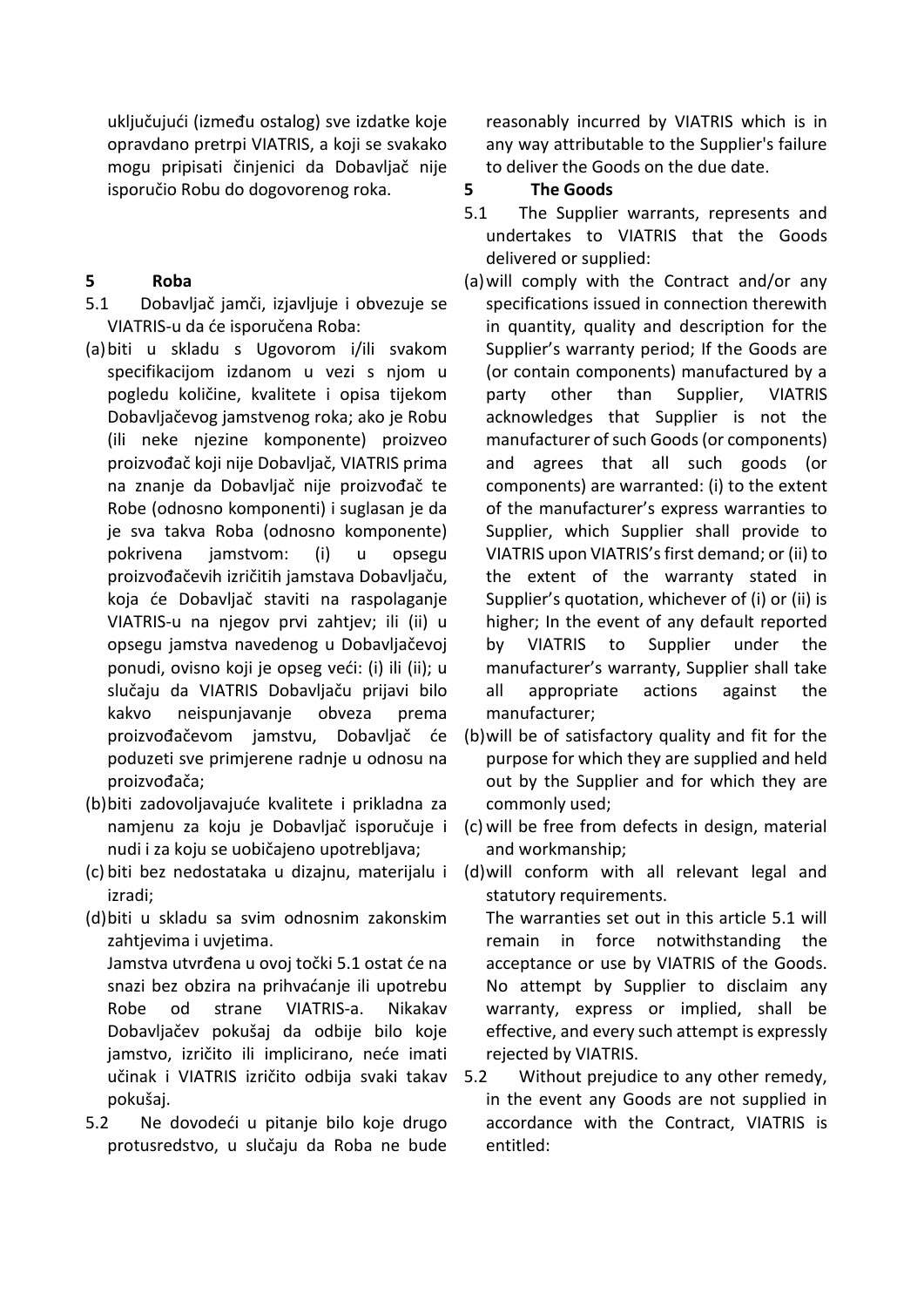pravo:

- (a)zahtijevati od Dobavljača da isporuči zamjensku Robu u skladu s Ugovorom u roku od 7 dana; ili
- (b)po VIATRIS-ovom vlastitom izboru, i bez obzira je li VIATRIS prethodno zatražio od Dobavljača da isporuči zamjensku Robu, postupati s Ugovorom kao da je poništen Dobavljačevom povredom Ugovora i zahtijevati povrat bilo kojeg dijela cijene koji 5.3 je već plaćen i bilo kojeg iznosa plativog prema točki 5.3.
- 5.3 Dobavljač mora obeštetiti VIATRIS u odnosu na sve štete, troškove i izdatke (uključujući sudske troškove) koji budu dosuđeni na teret VIATRIS-a ili ih VIATRIS pretrpi ili plati uslijed sljedećega ili u vezi sa sljedećim;
- (a)povredom bilo kojeg jamstva koje je Dobavljač dao u vezi s Robom ili jamstva ili uvjeta Ugovora;
- (b) tvrdnjom da se Robom ili njezinim uvozom, upotrebom ili preprodajom krši patent, autorsko pravo, pravo zaštite oblikovanja, robni žig ili druga prava intelektualnog vlasništva treće strane;
- (c)zahtjevom koji proizlazi iz ozljede treće strane (osim ako je uzrokovana isključivo VIATRIS-ovim nemarom) ili štete na imovini koja proizlazi iz upotrebe Robe ili ispunjavanja Ugovora ili ju je pretrpio 6 Dobavljač, njegovi zaposlenici ili agenti dok su se nalazili u prostorima VIATRIS-a.

### **6 Cijena**

- 6.1 Cijena Robe bit će kako je navedeno u Narudžbi i, osim ako je predviđeno drukčije:
- (a)ne uključuje primjenjivi porez na dodanu je dobio fakturu s iskazanim PDV-om); i
- (b)uključuje sve troškove pakiranja, ambalaže, vozarine, osiguranja i isporuke Robe na Adresu isporuke i sve carine, poreze i davanja osim poreza na dodanu vrijednost.
- 6.2 Bez prethodne pisane suglasnosti VIATRIS-a ne smije se načiniti nikakvo povećanje cijene, bilo na račun povećanja
- isporučena u skladu s Ugovorom, VIATRIS ima (a)to require from the Supplier to provide replacement Goods in accordance with the Contract within 7 days; or
	- (b)at VIATRIS's sole option, and whether or not VIATRIS has previously required the Supplier to provide any replacement Goods, to treat the Contract as discharged by the Supplier's breach and require the repayment of any part of the price which has been paid and any sums due pursuant to article 5.3.
	- The Supplier must indemnify VIATRIS in full against all damages, costs and expenses (including legal expenses) awarded against or incurred or paid by VIATRIS as a result or in connection with:
	- (a)a breach of any warranty given by the Supplier in relation to the Goods or warranty or term of the Contract;
	- (b) any claim that the Goods or their importation, use or resale, infringes the patent, copyright, design right, trade mark or other intellectual property rights of any third party;
	- (c) any claim arising from an injury to a third party (except where solely caused by VIATRIS's negligence) or damage to property arising from the use of the Goods or the fulfillment of the Contract or sustained by the Supplier, its employees or agents while on VIATRIS's premises.

### **6 Price**

- 6.1 The price of the Goods will be as stated in the Order and, unless otherwise provided, is:
- (a)exclusive of any applicable value added tax (which shall be payable by VIATRIS subject to receipt of a VAT Invoice); and
- vrijednost (koji plaća VIATRIS pod uvjetom da (b)inclusive of all charges for packaging, package, carriage, insurance and delivery of the Goods to the Delivery Address and any duties, taxes or levies other than Value Added Tax.
	- 6.2 No increase in the price may be made, whether on account of increased material, labor or transport costs or otherwise, without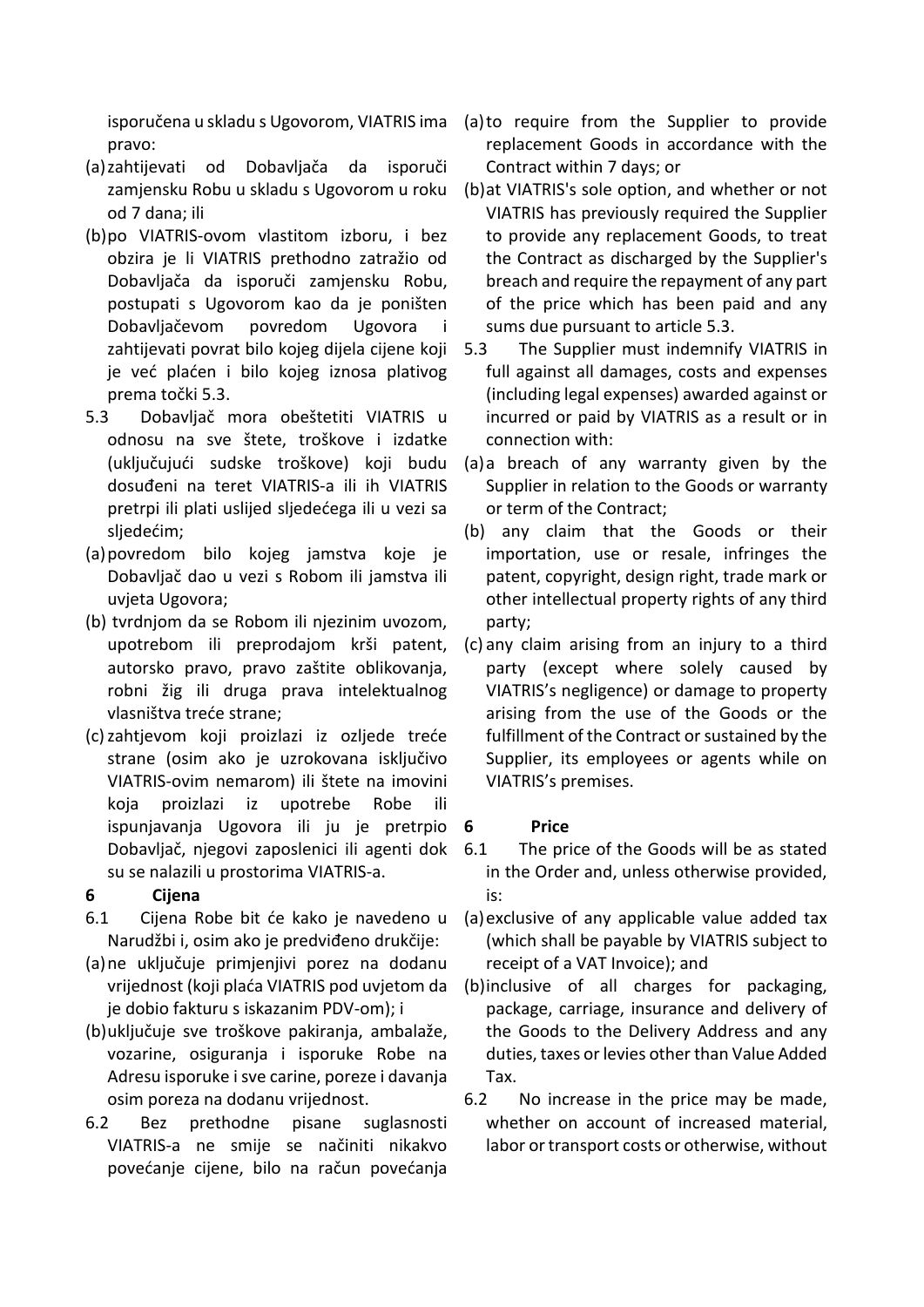troškova materijala, rada ili prijevoza ili na račun nečeg drugog.

6.3 VIATRIS ima pravo na eventualni popust za promptno plaćanje, nabavu na veliko ili količinu nabave koji Dobavljač obično odobrava, bez obzira je li prikazan u njegovim uvjetima prodaje.

# **7 Plaćanje**

- 7.1 Dobavljač može VIATRIS-u dostaviti fakturu u svakom trenutku nakon ispravne isporuke Robe.
- 7.2 Osim ako je u Narudžbi navedeno drukčije, VIATRIS će platiti Dobavljaču u roku od 60 dana od primitka Dobavljačeve fakture izdane u skladu s točkom 7.1.
- 7.3 Ne dovodeći u pitanje bilo koje drugo pravo ili protusredstvo, VIATRIS ima pravo od cijene Robe odbiti svaki iznos koji mu Dobavljač duguje.

### **8 Raskid**

- 8.1 VIATRIS ima pravo raskinuti Ugovor s trenutnim učinkom pisanom obaviješću ako Dobavljač prestane biti u stanju plaćati dugove o dospijeću ili je vrijednost njegove imovine manja od iznosa njegovih obveza uzimajući u obzir njegove izvanbilančne i potencijalne obveze; ili bude podnesen zahtjev vjerovnika za plaćanje duga, imenuje se stečajni upravitelj ili se pokrene ili započne stečajni postupak; ili ako Dobavljač počini materijalnu povredu ovog Ugovora ili bilo kojeg drugog ugovora između VIATRIS-a i Dobavljača.
- 8.2 Ako nastupi bilo koji od događaja opisanih u točki 8.1, VIATRIS ima pravo, ne dovodeći u pitanje bilo koje od svojih ostalih prava, poslužiti se bilo kojim ili više od sljedećih protusredstava po vlastitom nahođenju, bez obzira je li prihvatio bio koji dio Robe:
- (a)poništavanje Narudžbu;
- (b)odbijanje Robe (u cijelosti ili djelomično) i njezino vraćanje Dobavljaču na rizik i trošak

the prior written consent of VIATRIS in writing.

- VIATRIS is entitled to the benefit of any discount for prompt payment, bulk purchase or volume of purchase customarily granted by the Supplier, whether or not shown on its own terms and conditions of sale.
- **7 Payment**
- 7.1 The Supplier may invoice VIATRIS on or at any time after proper delivery of the Goods.
- 7.2 Unless otherwise stated in the Order, VIATRIS will pay the Supplier within 60 days from receipt of Supplier's invoice issued pursuant to article 7.1.
- 7.3 Without prejudice to any other right or remedy, VIATRIS is entitled to set off against the price of the Goods any sums owed to VIATRIS by the Supplier.

## **8 Termination**

- 8.1 VIATRIS is entitled to terminate the Contract with immediate effect by written notice if the Supplier becomes unable to pay its debts as they fall due, or the value of its assets is less than the amount of its liabilities taking into account its contingent and prospective liabilities; or a statutory demand is served, a receiver is appointed or any insolvency procedure is instituted or occurs; or if the Supplier commits a material breach of the Contract or any other contract between VIATRIS and the Supplier.
- 8.2 If any of the events described in article 8.1 occurs, VIATRIS is entitled without prejudice to any of its other rights to avail itself of any one or more of the following remedies at its discretion, whether or not any part of the Goods have been accepted by VIATRIS:

(a)to rescind the Order;

- (b)to reject the Goods (in whole or in part) and return them to the Supplier at the risk and cost of the Supplier on the basis that a full refund for the Goods so returned will be paid immediately by the Supplier;
- (c) at VIATRIS's option to give the Supplier the opportunity, at the Supplier's expense, either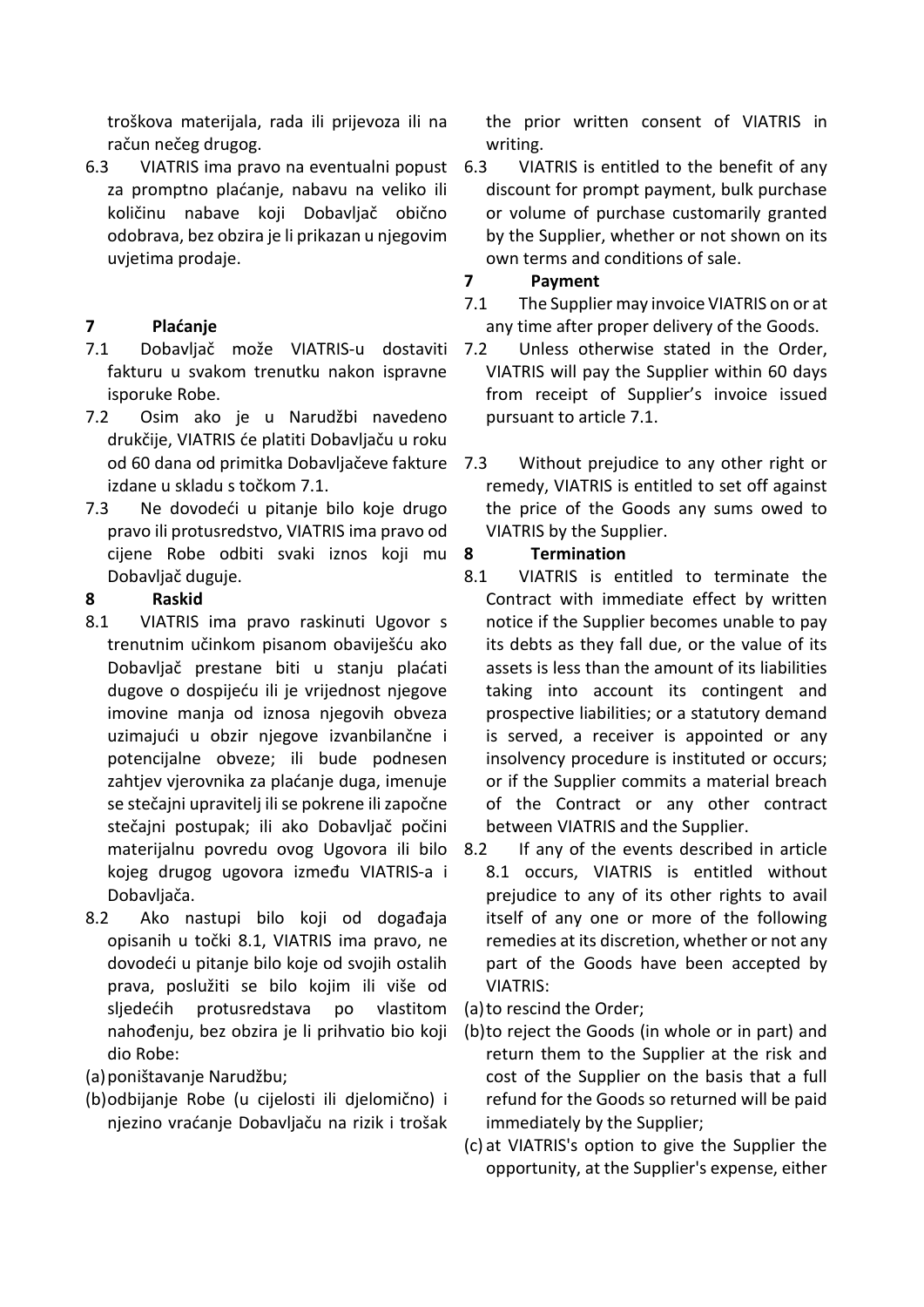Dobavljača, s tim da će Dobavljač odmah u potpunosti refundirati vraćenu Robu;

- (c) po VIATRIS-ovom izboru, davanje prilike Dobavljaču da ili ispravi nedostatak na Robi ili isporuči zamjensku Robu i provede sve druge potrebne poslove da bi se osiguralo ispunjavanje uvjeta Ugovora;
- (d)odbijanje prihvaćanja daljnje isporuke Robe, ali bez odgovornosti prema Dobavljaču;
- (e)izvođenje radova, na Dobavljačev trošak, sukladno s Ugovorom; i
- (f) traženje naknade štete koja je eventualno pretrpljena kao posljedica Dobavljačeve povrede odnosno povreda Ugovora.
- 8.4Sve odredbe ovih Uvjeta koje, da bi njihovo značenje imalo učinak, trebaju nadživjeti raskid Ugovora u cijelosti ili djelomično, ostat će na punoj snazi i s punim učinkom nakon raskida.

### **9 Vlasništvo nad imovinom**

Svi crteži, matrice, kalupi, alati i ostale zaštićene informacije (uključujući između ostalog knowhow, specifikacije, izume, procese i inicijative) ("Informacije") koje je VIATRIS dao Dobavljaču ili ih je Dobavljač kreirao ili osigurao za potrebe Ugovora moraju ostati vlasništvo VIATRIS-a, a Dobavljač mora s takvim Informacijama postupati strogo povjerljivo, mora ih čuvati na sigurnom i ne smije ih upotrebljavati niti iznositi osim kako se strogo zahtijeva u ispunjavanju Ugovora. VIATRIS može reproducirati i upotrebljavati takve Informacije slobodno u bilo koju svrhu.

#### **10 Općenito**

10.1 Svaka obavijest koja se mora dati u vezi s Ugovorom mora biti u pisanom obliku i mora (osim ako je u Ugovoru navedeno drukčije) biti dostavljena osobno ili poslana pismovnom preporučenom pošiljkom s povratnicom ili faksom na adresu odnosne Ugovorne strane. Za potrebe točke 3.1, VIATRIS ima pravo dostavljati obavijesti e-

to remedy any defect in the Goods or to supply replacement Goods and carry out any other necessary work to ensure that the terms of the Contract are fulfilled;

- (d)to refuse to accept any further deliveries of the Goods but without any liability to the Supplier;
- (e)to carry out, at the Supplier's expense, any work necessary to make the Goods compliant with the Contract; and
- potrebnih da se Roba dovede u stanje (f) to claim such damages as may have been sustained in consequence of the Supplier's breach or breaches of the Contract.
	- 8.4All provisions of these Conditions which, in order to give effect to their meaning, need to survive the termination of the Contract in whole or in part will remain in full force and effect after such termination.

#### **9 Ownership of Property**

All drawings, dies, moulds, tooling and other proprietary information (including without limitation know-how, specifications, inventions, processes or initiatives) ("Information") either furnished by VIATRIS to the Supplier or created or provided by the Supplier for the purpose of the Contract must remain the property of VIATRIS and the Supplier must treat such Information as strictly confidential, must keep it safely and must not use nor disclose it except as strictly required in the course of performance of the Contract. VIATRIS may reproduce and use such Information freely for any purposes whatsoever.

#### **10 General**

- 10.1 Any communication to be given in connection with the Contract must be in writing and must (unless otherwise set out herein) either be delivered by hand or sent by first class/registered or recorded post or fax to the address of the relevant party. For the purposes of article 3.1, VIATRIS shall be entitled to deliver communications by email to the email address provided by the Supplier.
- 10.2 The Supplier may not, without the prior written consent of VIATRIS, assign any of its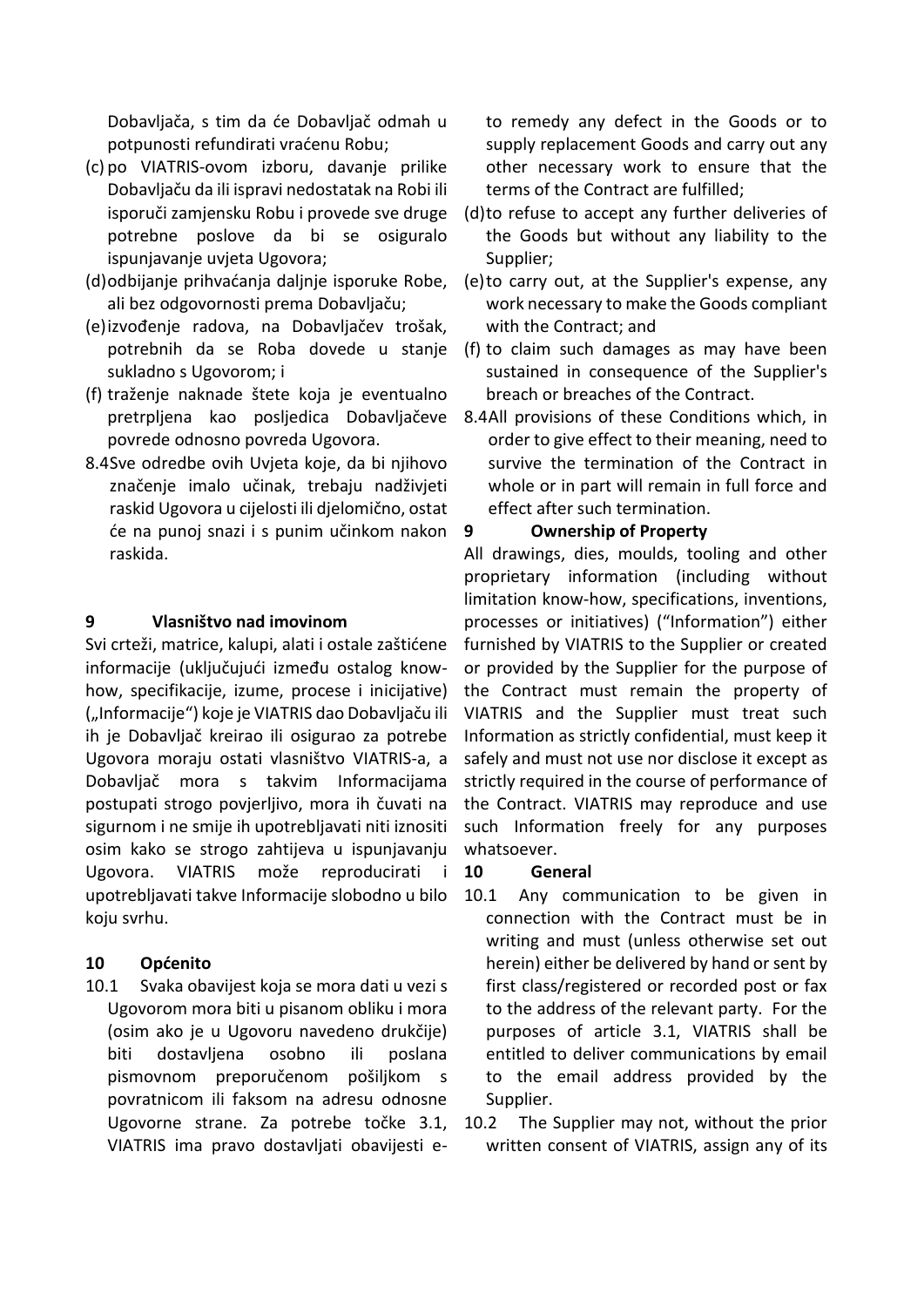poštom na adresu e-pošte koju je dao Dobavljač.

- 10.2 Dobavljač ne smije bez prethodne pisane suglasnosti VIATRIS-a ustupiti bilo koje od svojih prava niti prenijeti, podugovoriti ili delegirati bilo koju od svojih obveza prema ovim Uvjetima.
- 10.3 U slučaju da bilo koji sud ili drugo nadležno tijelo bilo koju od odredaba ovog Ugovora smatra nevaljanom ili neprovedivom, preostale odredbe ovih Uvjeta ostat će na punoj snazi i s punim učinkom i neće ni na koji način biti oslabljene.
- 10.4 Dobavljač ne smije bez prethodnog pisanog dopuštenja VIATRIS-a oglašavati ili objaviti da isporučuje Robu VIATRIS-u i mora na zahtjev prekinuti svako takvo eventualno dopušteno oglašavanje ili objavu.
- 10.5 Dobavljač će u svakom trenutku imati osiguranje kod renomirane osiguravajuće tvrtke od svake odgovornosti koja se može osigurati prema Ugovoru i u odnosu na Robu te će na zahtjev VIATRIS-a predočiti policu tog osiguranja i potvrde o uplaćenim premijama.

**11 Mjerodavno pravo; sudska nadležnost**  Ovi Uvjeti i Ugovor podliježu zakonu Bosne i Hercegovine i tumače se u skladu s njim. Ugovorne strane neopozivo pristaju da će isključivu nadležnost u rješavanju sporova koji eventualno nastanu u vezi s Ugovorom imati sudovi u Sarajevu, ovisno o stvarnoj nadležnosti.

#### **12 Zabrana rada i mjere protiv korupcije**

12.1 Dobavljač ne smije svjesno angažirati usluge bilo kojeg zaposlenika ili osobe kojima je zabranjen rad od strane američke Uprave za hranu i lijekove ili nekog drugog regulatornog tijela ili bilo kojim primjenjivim zakonom ili im neko državno tijelo na neki drugi način zabranjuje sudjelovati u bilo kojem državnom zdravstvenom programu.

12.2 **Zakoni protiv korupcije** Dobavljač shvaća da je VIATRIS obvezan pridržavati se i da se pridržava američkog Zakona protiv podmićivanja u inozemstvu (U.S. *Foreign*  Corrupt Practices Act, "FCPA"), Zakona protiv corruption laws (collectively, the "Anti-

rights or transfer, sub-contract or delegate any of its obligations under these Conditions.

- 10.3 If any provision of these Conditions is held to be invalid or unenforceable by any judicial or other competent authority, all other provisions of these Conditions will remain in full force and effect and will not in any way be impaired.
- 10.4 The Supplier must not, without the prior written permission of VIATRIS, advertise or announce that it supplies Goods to VIATRIS and shall discontinue any such permitted advertisement or announcement on demand.
- 10.5 The Supplier will at all times insure and keep itself insured with a reputable insurance company against all insurable liability under the Contract or in respect of the Goods and shall procure upon request by VIATRIS the policy of such insurance and the premium receipts.

### **11 Governing Law and Jurisdiction**

These Conditions and the Contract are governed by and are to be construed in accordance with Bosnia and Herzegovina law. The parties irrevocably agree that exclusive jurisdiction to settle any dispute, which may arise out of or in connection with the Contract shall be given to the courts in Sarajevo, depending on court competence.

#### **12 Debarment and Anti-Corruption**

12.1 Supplier shall not knowingly utilize the services of any employee or other person who is debarred by the US Food and Drug Administration, any other regulatory authority or any other applicable law or is otherwise prohibited by any government authority from participating in any government health program.

12.2 **Anti-Corruption Laws.** Supplier understands that VIATRIS is required to and does abide by the United States Foreign Corrupt Practices Act ("FCPA"), the United Kingdom Bribery Act ("UKBA"), the OECD Convention on Combating Bribery of Foreign Public Officials in International Business Transactions, and all other applicable national and local anti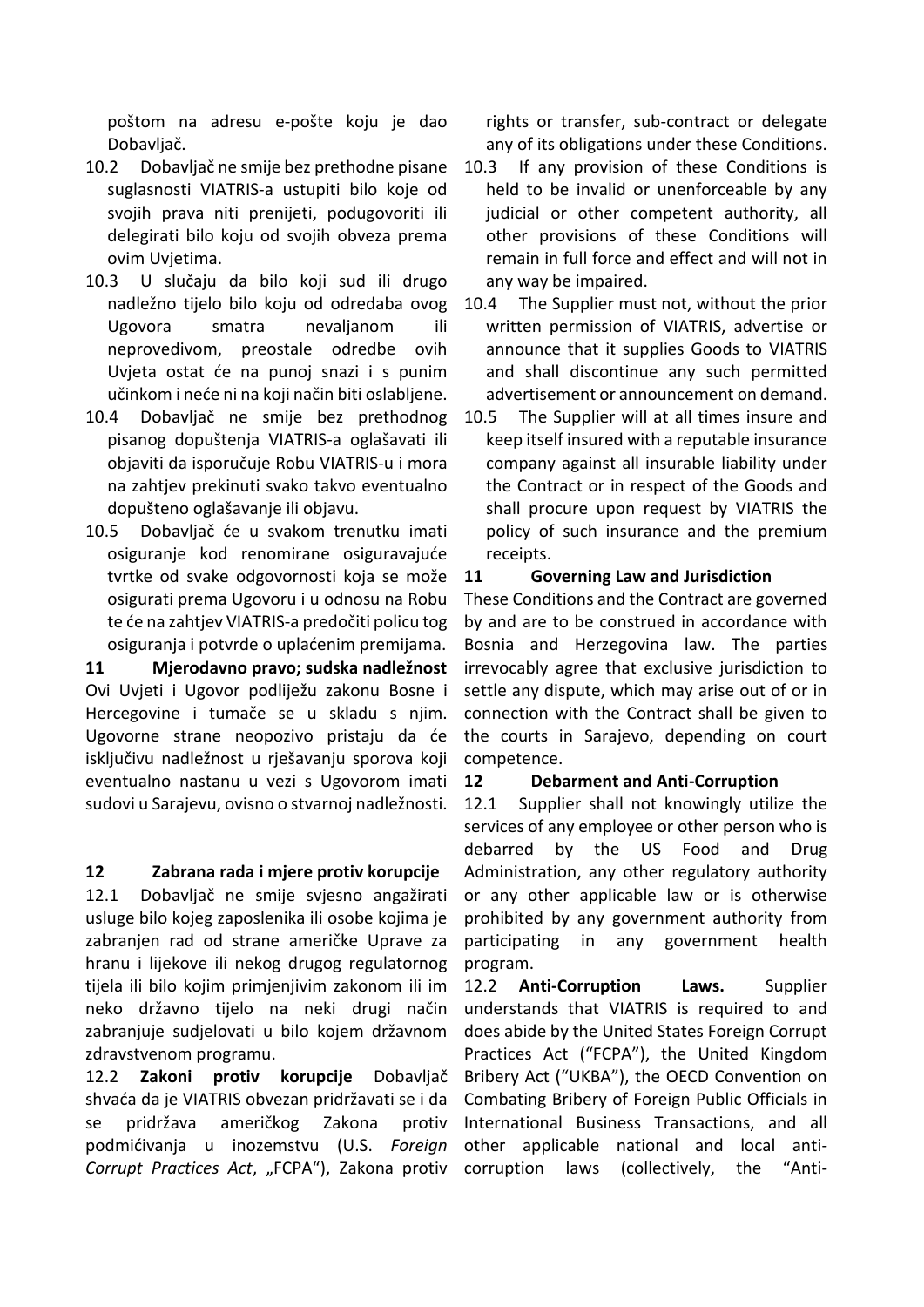podmićivanja UK-a (U.K. Bribery Act, "UKBA"), Konvencije OECD-a o borbi protiv podmićivanja stranih javnih dužnosnika u međunarodnim poslovnim transakcijama i svih drugih primjenjivih nacionalnih i lokalnih zakona protiv korupcije (zajednički: "Zakoni protiv korupcije"). Svaka Ugovorna strana izjavljuje i jamči da nitko tko postupa u njezino ime neće nuditi, obećavati, davati, prihvaćati, tražiti, odobravati ili osiguravati, izravno ili neizravno, bilo kakva plaćanja, darove ili bilo što od novčane vrijednosti bilo kojoj osobi u svrhu pokvarenog ili neprimjerenog utjecanja na poduzimanje ili nepoduzimanje neke radnje ili odluku od strane te osobe, ili njezinog nagrađivanja za to, ili u svrhu pribavljanja ili zadržavanja poslova ili osiguravanja neprimjerene poslovne prednosti. Ta se izjava i jamstvo odnose i na podmićivanje državnih i javnih dužnosnika, službenika i namještenika (uključujući zaposlenike tvrtki ili agencija u vlasništvu države ili pod kontrolom države) i na podmićivanje pojedinaca i organizacija koji posluju u privatnom sektoru. Nadalje, ta se izjava i jamstvo odnose i na plaćanja državnim i javnim dužnosnicima i službenicima, čak i u simboličnim iznosima, s ciljem da požure ili osiguraju rutinske radnje koje nisu diskrecijske (npr. obrada zahtjeva za vizu, koncesiju ili dozvolu).

Corruption Laws"). Each Party represents and warrants that no one acting on its behalf will offer, promise, make, accept, solicit, authorize or provide, directly or indirectly, any payments, gifts, or anything of value to any person for the purpose of corruptly or improperly influencing or rewarding any action, inaction, or decision by such person, or for the purpose of obtaining or retaining business or securing an improper business advantage. This representation and warranty extends to bribery of government officials or government employees (including employees of government-owned and government-controlled corporations or agencies) and bribery of individuals or organizations operating in the private sector. Moreover, this representation and warranty extends to payments, even in nominal amounts, made to government officials to expedite or secure routine, non-discretionary actions (e.g. processing visas, licenses, or permits).